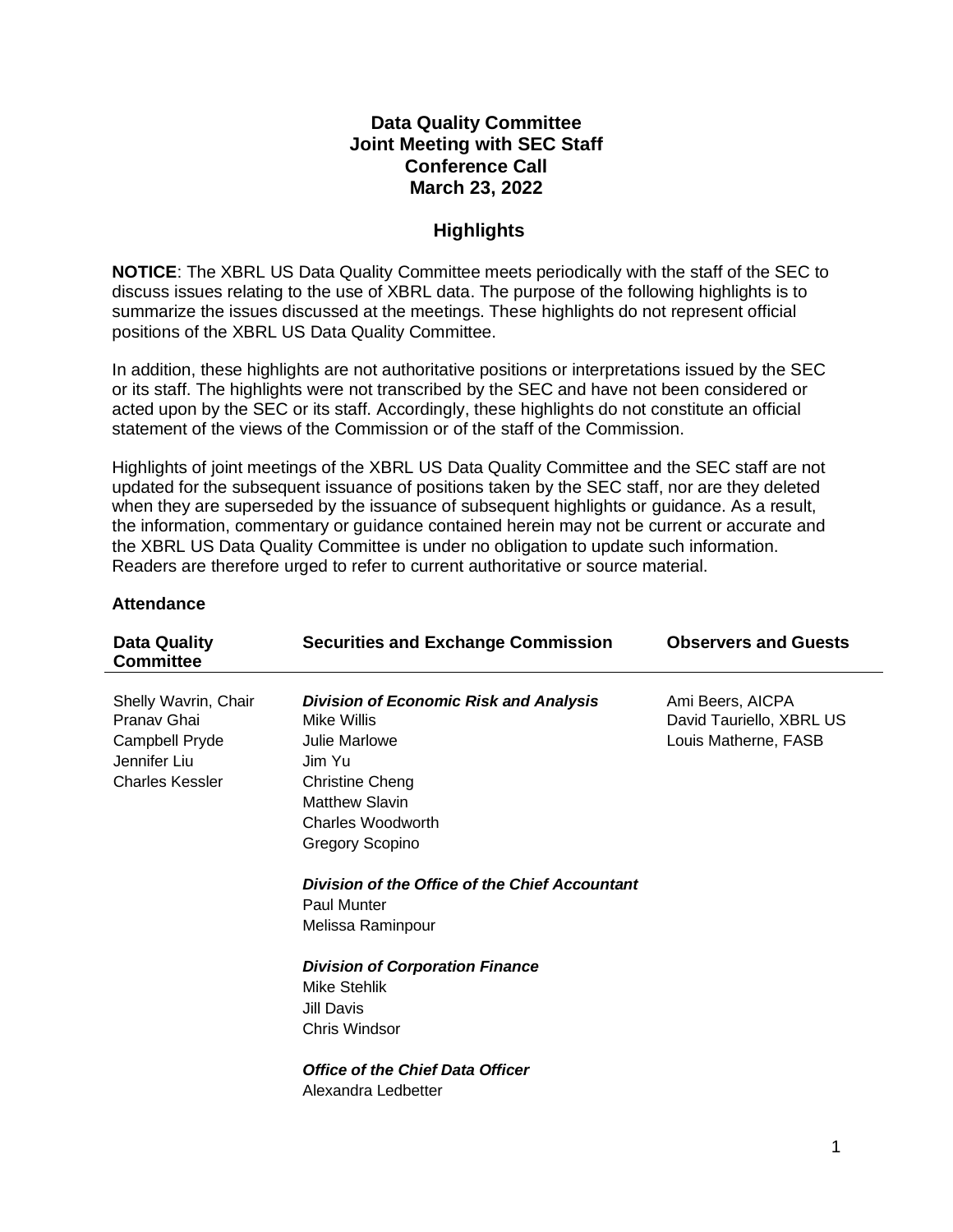Austin Gerig

*EDGAR Business Office* Laurita Finch

*Office of the Chief Data Officer* Toni Tornatore

## **Introductions**

• Julie Marlow opened the meeting with introductions of the participants. Julie provided an SEC disclaimer for the meeting.

## **Validation Rules and Guidance Update**

- Campbell announced that Version 17 will become effective Mayl 1, 2022. Many of the rules address issues when filers move from traditional XBRL to inline XBRL. Many filers do not check filings by using the SEC renderer, so errors occur. The rules check calculations. In addition, rules were added to check that transition elements were used for new ASUs.
- Campbell introduced the rules for version 18 that cover equity method investments and the investments schedule for amortized cost of investment based on FASB guidance. Additional rules for accrued interest will be added in the future.
- The other area that the rules address are use of extensible enumerations which allow filers to indicate the financial statement caption where disclosures in the notes to the financial statement roll up into. The main cause of the problem is that filers are not using the extensible enumeration. In some cases, filers do not make the disclosures in the financial statements, so this is a GAAP compliance issue.
- Campbell stated that the public exposure for version 18 will be conducted in April 2022.

# **DQC Errors**

- Shelly presented results of the DQC rules. 91 DQC rules have been published to date (68 US GAAP, 14 IFRS, 9 relate to both US GAAP and IFRS).
- Shelly presented the quarterly analysis of the trends of errors for 2020 through 2021 for the DQC rules. There were a total of 17,117 errors in Q4 2021. The rules with the top errors in Q4 2021 included:
	- o Axis with Inappropriate Members DQC\_0001
		- This rule became effective in March 2017. It has been updated 6 times (Q1 2021 most recent update).
		- A total of 2,538 errors (from 109 filings) in Q4 2021.
		- Approximately 80 (out of the 109 filings) are non-accelerated filers.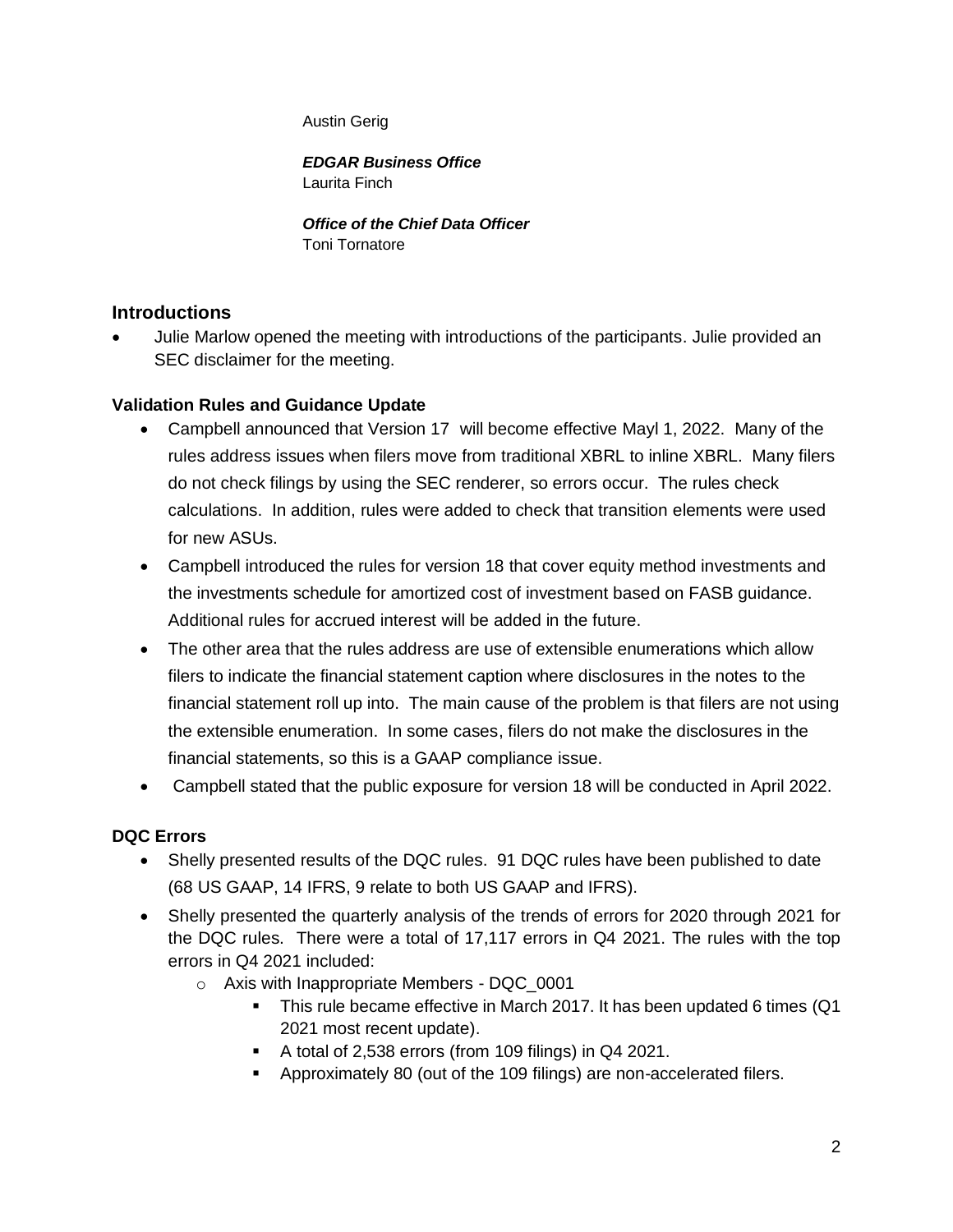- **EXECT** Large decrease in errors is seen in 2021. Shelly noted that she believes that this is a direct result of the fact that this rule is included in the 2020 DQC Rules Taxonomy.
- o Incorrect Calculation Weights in Operating Cash Flows DQC\_0043
	- This rule became effective in June 2018.
	- A total of 1,203 errors (from 297 filings) in Q4 2021.
	- Approximately 20 (out of 297 filings) are accelerated filers.
	- This rule will be included in the 2022 DQC Rules Taxonomy. Shelly noted that the EDGAR system is starting to produce warnings, so she expects to see improvement in the number of errors for this rule.
- $\circ$  Sibling Child Relationships DQC 0081
	- **This rule became effective in September 2019.**
	- A total of 2,686 errors in Q4 2021.
- $\circ$  Financial Statements with No associated Calculation DQC 0099
	- This rule became effective in January 2021.
	- A total of 1,248 errors in Q4 2021.
- o Concentration Risk DQC\_0109
	- **This rule became effective in September 2021.**
	- A total of 1,180 errors in Q4 2021.
	- **•** There is improvement in the error rates. The FASB is considering taxonomy remodeling on this topic; therefore, this rule may require adjustment.
- o Incorrect Transition Elements Used DQC\_0121
	- This rule became effective in December 2021. Many filers continue to use elements that should not be issued after adoption of ASUs.
	- Approximately 2,400 errors from December 1, 2021 to March 10, 2022.
	- This rule detects errors when filers use line items that should no longer be used after adoption of:
		- ASU 2016-01 Financial Instruments Overall (Subtopic 825-10): Recognition and Measurement of Financial Assets and Financial Liabilities
		- ASU 2016-02 Leases (Topic 842)
		- ASU 2016-18 Statement of Cash Flows (Topic 230): Restricted Cash (a consensus of the FASB Emerging Issues Task Force)
		- ASU 2017-12 Derivatives and Hedging Topic 815): Targeted Improvements to Accounting for Hedging Activities
		- ASU 2018-07 Compensation—Stock Compensation (Topic 718): Improvements to Nonemployee Share-Based Payment Accounting
	- Prior DQC rules which detect errors when filers use line items that should no longer be used after adoption of:
		- ASU 2014-09 Revenue (Topic 606) DQC\_0067
		- ASU 2015-17 Income Taxes (Topic 740): Balance Sheet Classification of Deferred Taxes – DQC\_0086